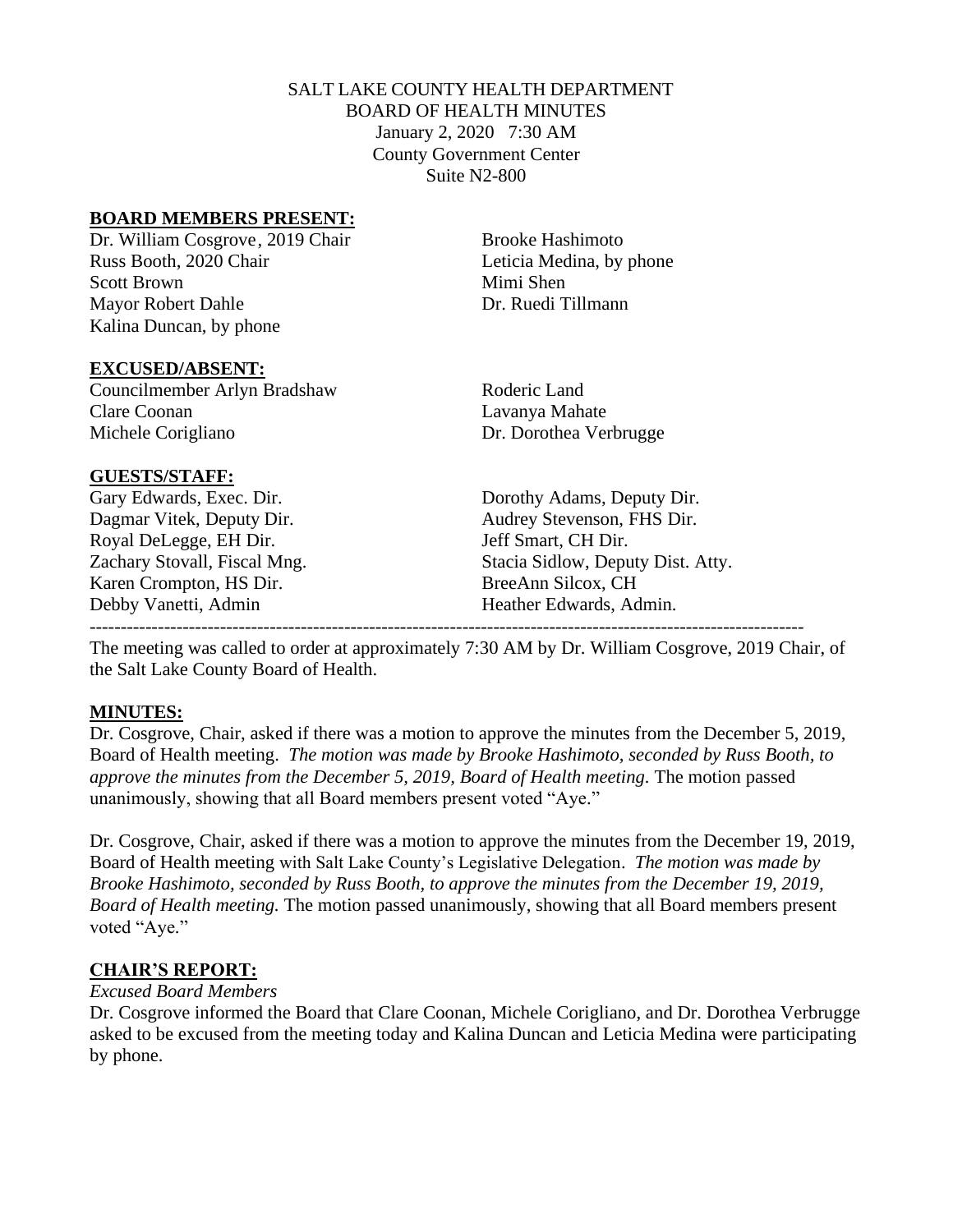Board of Health Minutes January 2, 2020 Page 2

#### *Executive Director Evaluation*

Dr. Cosgrove informed Board members that the Board Executive Committee meet with Karen Crompton to complete the formal Executive Director evaluation and Gary received a positive review. Dr. Cosgrove commended Gary on his performance in leading the Health Department.

#### *Resolution Regarding Uninsured Children*

Dr. Cosgrove reviewed the *Resolution of the Salt Lake County Board of Health Regarding Uninsured Children as a Public Health Concerns* that was included in the meeting packet and asked Board members to approve the Chair signing the resolution requesting that Mayor Wilson and the County Council convene a meeting of stakeholders to address this concern. *The motion was made by Mayor Robert Dahle, seconded by Dr. Ruedi Tillmann, to approve the resolution.* The motion passed unanimously, showing that all Board members present voted "Aye."

#### **INSTALLATION OF THE 2020 BOARD OFFICERS:**

Dr. Cosgrove stated the nominating committee recommends Kalina Duncan for the 2020 2<sup>nd</sup> Vice Chair. *The motion was made by Brooke Hashimoto, seconded by Mayor Robert Dahle, to approve Kalina Duncan as the 2020 2<sup>nd</sup> Vice Chair.* The motion passed unanimously, showing that all Board members present voted "Aye."

Dr. Cosgrove asked for a motion to approve the 2020 1 st Vice Chair, Dr. Dorothea Verbrugge. *The motion was made by Brooke Hashimoto, seconded by Mayor Robert Dahle, to approve Dr. Verbrugge as the 2020 1 st Vice Chair.* The motion passed unanimously, showing that all Board members present voted "Aye."

Dr. Cosgrove asked for a motion to approve the 2020 Chair, Russ Booth. *The motion was made by Brooke Hashimoto, seconded by Mayor Robert Dahle, to approve Russ Booth as the 2020 Chair.* The motion passed unanimously, showing that all Board members present voted "Aye."

#### **DIRECTOR***'***S REPORT:**

Gary thanked Dr. Cosgrove for his service as the 2019 Board Chair.

#### *Encampment Clean-ups Update*

Gary informed the Board that the department continues to be involved with encampment clean-up efforts and will be meeting with a few community residents to discuss various options for clean-up efforts in the County. He will update the Board as needed.

#### *Federal Tobacco Age Increase*

Gary informed the Board that as part of the federal budget that was recently adopted there is a new rule immediately raising the age for tobacco sales to 21. The Federal and Drug Administration has until September 2020 to implement the new rule and Gary stated that there will need to be a change to the Utah state law by the legislature to update the current state law.

#### *Health Department Organization*

Gary distributed the department organizational chart and reviewed the five Divisions and major programs. For more detailed information, please see the hardcopy of the information included in the Board of Health meeting file folder.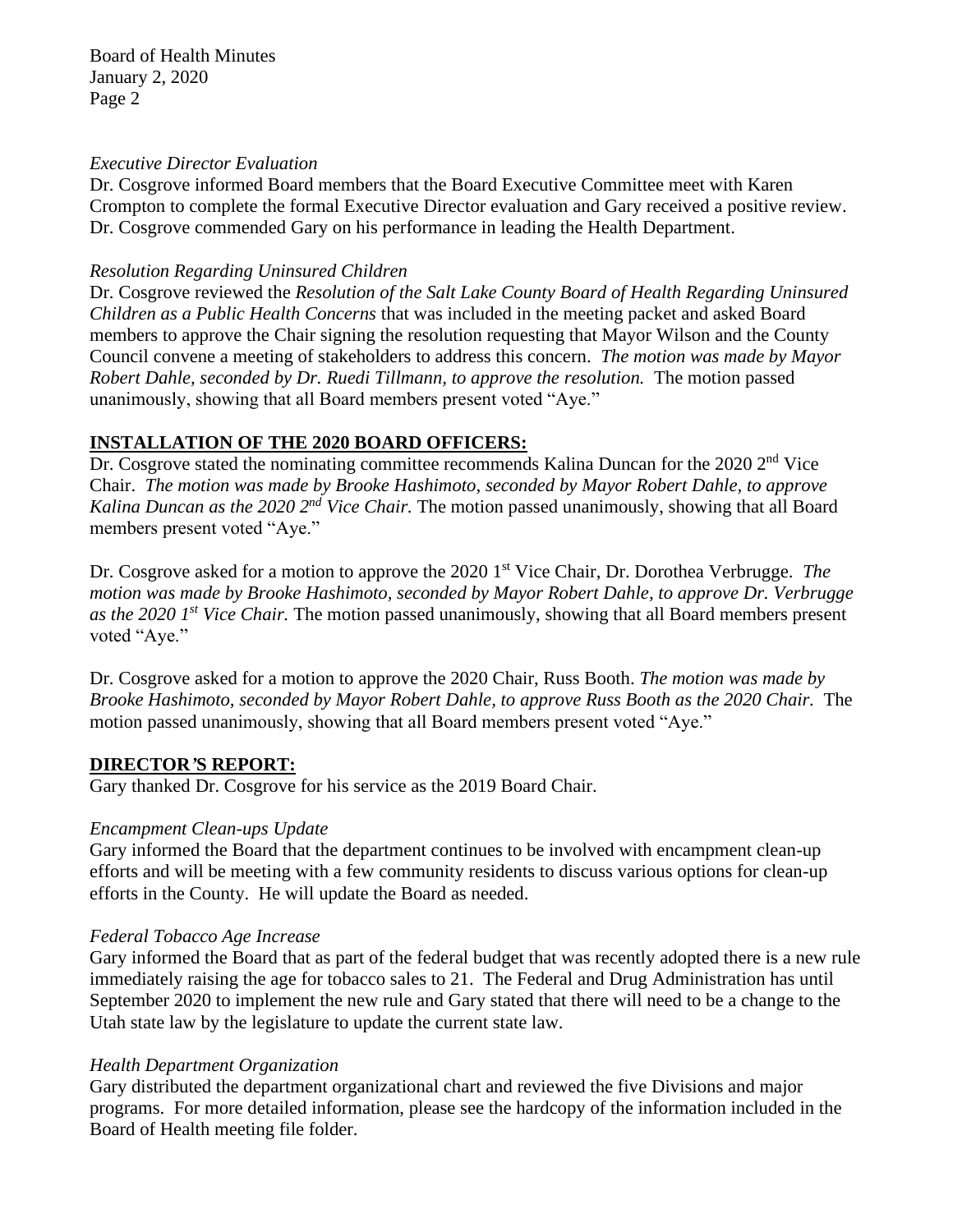Board of Health Minutes January 2, 2020 Page 3

## **LEGISLATIVE UPDATE:**

Gary distributed and reviewed the list of legislative bills/titles of interest to the department for the 2020 session which begins on January 27. Bills included:

- H.B. 23, *Tobacco Retailer Amendments*; Rep. Hawkins
- H.B. 27, *Waste Tire Recycling Act Amendments;* Rep. Chew
- H.B. 34, *Tanning for Minors;* Rep. Daw
- S.B. 29, *Drug Disposal Program;* Sen. Thatcher
- Raw Milk Products Amendments; Rep. Coleman
- School and Child Care Center Water Testing Requirements; Rep. Handy
- Electronic Cigarette and Other Nicotine Product Amendments; Sen. Christensen
- Health Inspections Amendments; Rep. Watkins
- Insulin Purchasing and Distribution Program; Rep. Thurston
- Electronic Cigarettes in Schools Amendments; Rep. Pulsipher
- Electronic Cigarette Modifications; Sen. Cullimore
- Vehicle Emissions Reduction Program; Rep. Stenquist
- Retail Tobacco Specialty Business Amendments; Rep. Dailey-Provost
- Tobacco Product Amendments; Sen. Harper
- Vital Records Amendments; Rep. Handy
- Youth Electronic Cigarette, Marijuana, and Other Drug Prevention Program; Sen. Christensen
- Joint Resolution Encouraging Action to Reduce the Number of Utah Children with Elevated Blood Lead Levels; Sen. Iwamoto
- Joint Resolution Encouraging Local Health Departments to Set Licensing Rules Rep. Dailey-Provost

For more detailed information, please see a hardcopy of the handout included in the Board of Health meeting folder.

# **EQAC NOMINATIONS:**

Royal DeLegge, Environmental Health Director, asked the Board to approve the reappointment of Joel Briscoe to the Environmental Quality Advisory Commission (EQAC) for a second term. Russ Booth asked if there was a motion to approve the EQAC nomination. *The motion was made by Scott Brown, seconded by Dr. William Cosgrove, to approve the EQAC nominations.* The motion passed unanimously, showing that all Board members present voted "Aye."

For more detailed information, please see the hardcopy of the information included in the Board of Health meeting file folder.

# **SUICIDE PREVENTION PROGRAM:**

BreeAnn Silcox, Health Educator, continued the discussion from the December meeting regarding the suicide prevention program. She informed the Board that during 2020 the program will; focus on higher suicide rates in males; provide training to department employees to be utilized if a client or employee indicates suicidal ideation; promote suicide prevention training with schools/coalitions; focus on promoting connectedness, positive coping skills, means restriction, and increasing help seeking; and participate on the Salt Lake Suicide Prevention Coalition. The program has received new